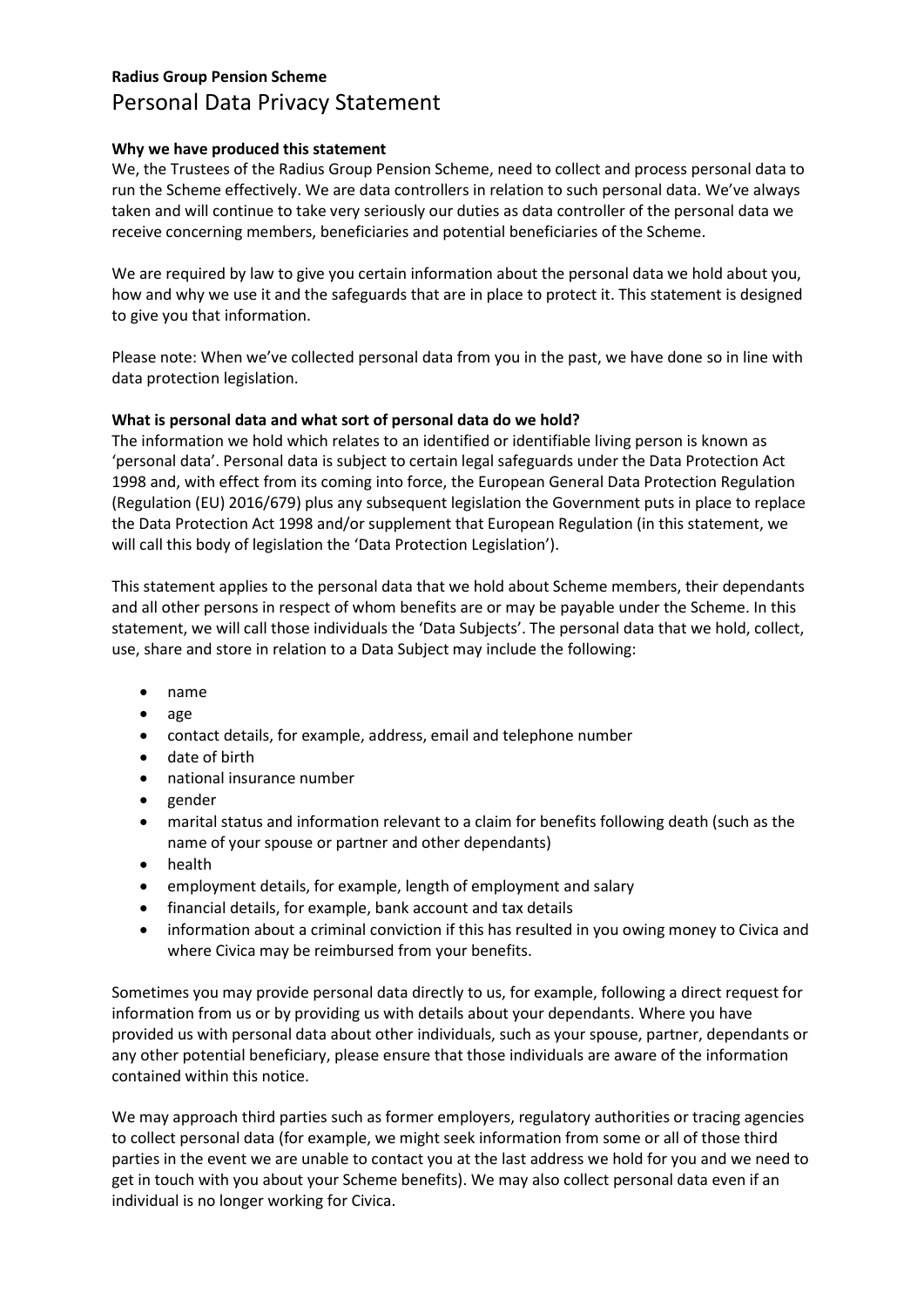Where we obtain information concerning certain 'special categories' of particularly sensitive data, such as health information, extra protections apply under the Data Protection Legislation. We will only process your personal data falling within one of the special categories with your consent, unless we can lawfully process this data for another reason permitted by that legislation. You have the right to withdraw your consent to the processing at any time by notifying the Trustee in writing. However, if you do not give consent, or subsequently withdraw it, the Trustee may not be able to process the relevant information to make decisions based on it, including decisions regarding the payment of your benefits.

## Why we hold personal data and how we use it

In their role as data controllers, the Trustee hold and process personal data about you for the proper handling of all matters relating to the Scheme, including its general administration and management, calculating, securing and paying Scheme benefits and managing the Scheme's liabilities.

Data Protection Legislation requires that, where we process your personal data, we must satisfy at least one prescribed legal basis for processing. We rely on one or more of a number of such conditions when processing your data as follows:

- where necessary for the performance of our legal duties as Trustee of the Scheme and/or where otherwise required by law
- where it is in our legitimate interests to, among other things:
	- with your explicit consent (for example, where we use sensitive personal data such as medical information in the event you claim an ill-health early retirement pension), or
	- where the processing is necessary for the performance of a contract to which you are party, or in order to take steps at your request prior to entering into a contract.

On the basis of the above legal bases, we may process your personal data for all or any of the following ways:

to contact you

to assess eligibility for, calculate and provide you (and, if you are a member of the Scheme,

- your beneficiaries upon your death) with benefits
- to identify your potential benefit options and, where relevant, implement those options
- to allow alternative ways of delivering your benefits, for example, through the use of insurance products and transfers to or mergers with other pension arrangements
- to comply with our legal and regulatory obligations as Trustee of the Scheme
- to respond to queries from you and others that may receive benefits as a consequence of your membership, and to address any actual or potential disputes concerning the Scheme
- to manage the Scheme's liabilities, including the entering into of insurance arrangements and selection of Scheme investments
- for statistical and financial modelling and reference purposes
- in connection with any merger, reorganisation or other corporate activity concerning Civica
- to prevent, detect and investigate fraud, money laundering and other crimes.

#### How we store personal data

We follow strict security procedures for storing and sharing personal data, as required by Data Protection Legislation.

We store personal data for as long as we need for the purposes set out above or as required by applicable law. This will normally mean that we keep your personal data for as long as you are entitled to benefits from the Scheme and for so long afterwards as may be required to deal with any questions, complaints or claims that we receive about the administration of the Scheme. We may also retain your personal data for a longer period to comply with our legal and regulatory obligations.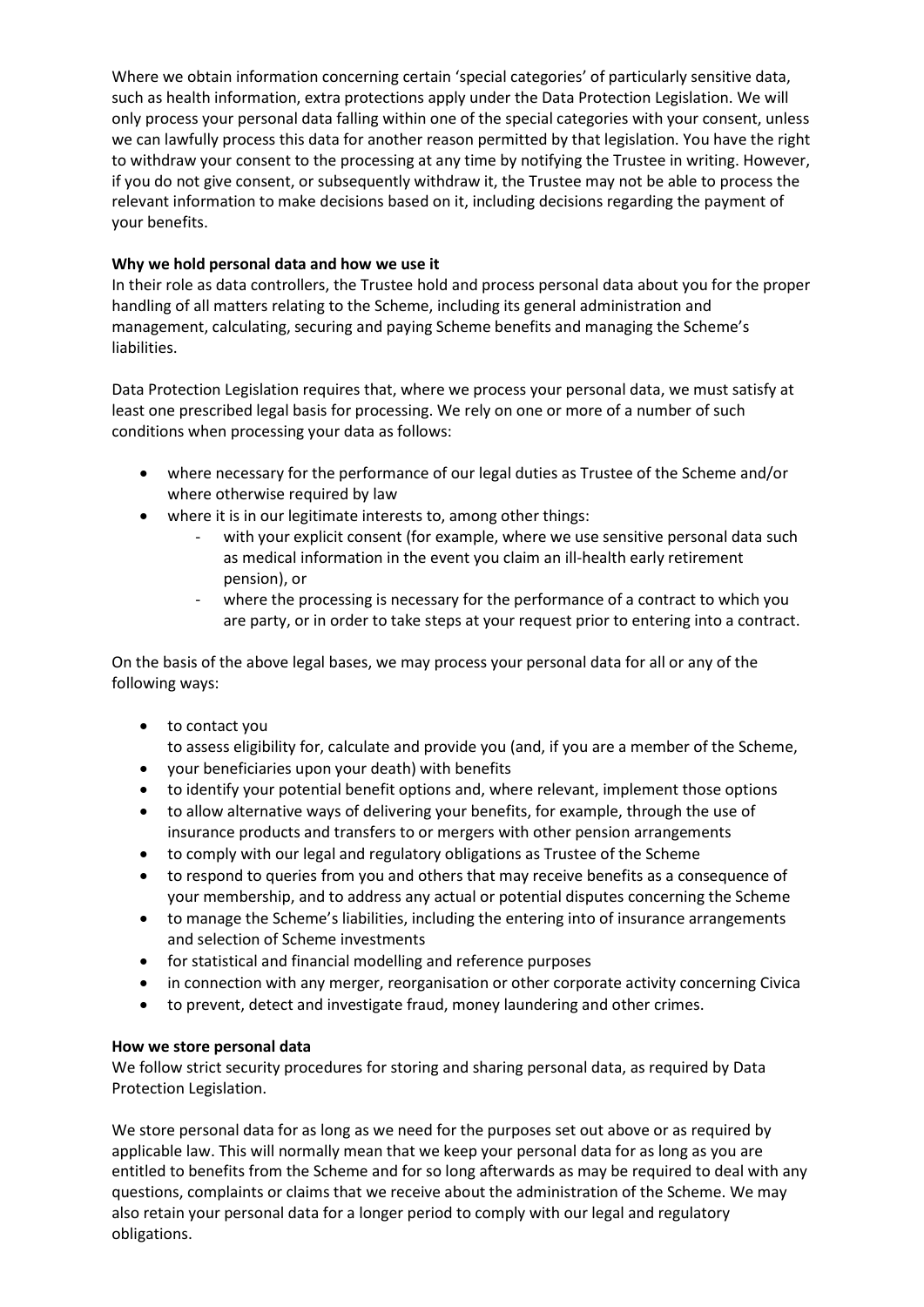## How we share personal data with others

We will keep your personal data confidential, but we may share it in certain circumstances, for the purposes set out in this statement, with the following (who will have separate obligations under Data Protection Legislation):

- Civica, in its capacity as sponsor of the Scheme, Civica's advisers and, potentially, any organisation that merges with Civica or acquires any of Civica's functions
- the Trustee's scheme administration services provider
- the Trustee's other service providers and agents including the Scheme's actuary, auditor, legal adviser, investment consultant, tracing agencies and each of those service providers' relevant subcontractors
- in certain circumstances fraud prevention agencies
- the Trustee's insurers
- the Trustee's banks.

# We may also share your personal data:

- with UK and overseas regulators, public bodies, Government bodies, the courts, dispute resolution bodies and law enforcement organisations in connection with their duties
- with any other person or organisation in relation to restructuring the Scheme, as long as that person uses your information for the same purposes as it was originally given to us or used by us (or both)
- if we have a duty to reveal it, if it is needed to manage your pension, if a law or regulation allows us to do so, for other legitimate purposes or with your permission.

In some instances, advisers and service providers will be data controllers in their own right and will be directly responsible to you for their use of your personal data. They may be obliged under the Data Protection Legislation to provide you with additional information regarding the personal data that they hold about you and how and why they process that data. As a joint Data Controller for the Scheme, please note that the Scheme Actuary's Fair Processing Notice has also been updated. If you would like more information please contact Mercers Data Protection Officer by emailing EB\_DataProtection@JLTGroup.com.

In addition, where we make Scheme investments or seek to provide benefits for Scheme members in other ways, such as through the use of insurance or pension scheme mergers, then we may need to share personal data with providers of investments, insurers and other pension scheme operators. In each case, we will only do this to the extent that we consider the information is reasonably required for these purposes.

We won't share or transfer personal data to third parties for marketing purposes.

# Transferring data overseas

We, or fraud prevention agencies, may transfer your personal data outside the European Economic Area (EEA). If this happens we, or the fraud prevention agencies:

- are required to ensure that the organisations to which we transfer your personal data apply an equivalent level of protection as that given in the EEA
- are required to impose contractual obligations on the recipients of that personal data to protect your personal data to the standard required in the EEA
- may require the recipient to subscribe to international frameworks intended to enable secure data sharing.

If we transfer your personal data, we may transfer it to a country deemed by the European Commission to provide adequate protection of your personal data or where you have consented to the transfer.